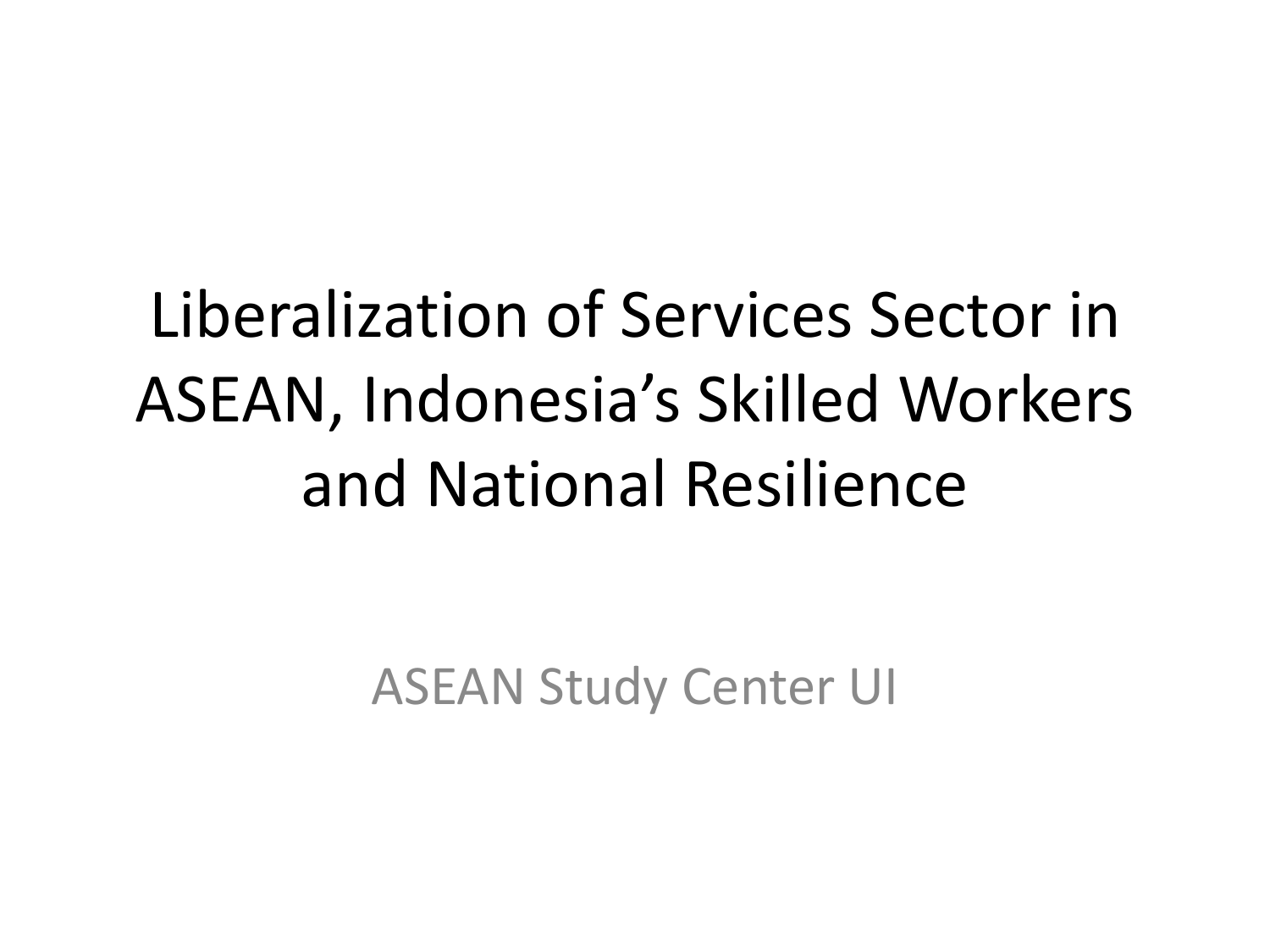# **Objectives**

- Mapping Indonesia's services sector based on the impacts on national resilience.
	- Economic
	- Social
	- Political
- Mapping the competitiveness of Indonesia's skilled workers in each particular sector.
- Identifying challenges for Indonesia at regional and domestic levels.
	- Governance
	- Social welfare
	- Human capital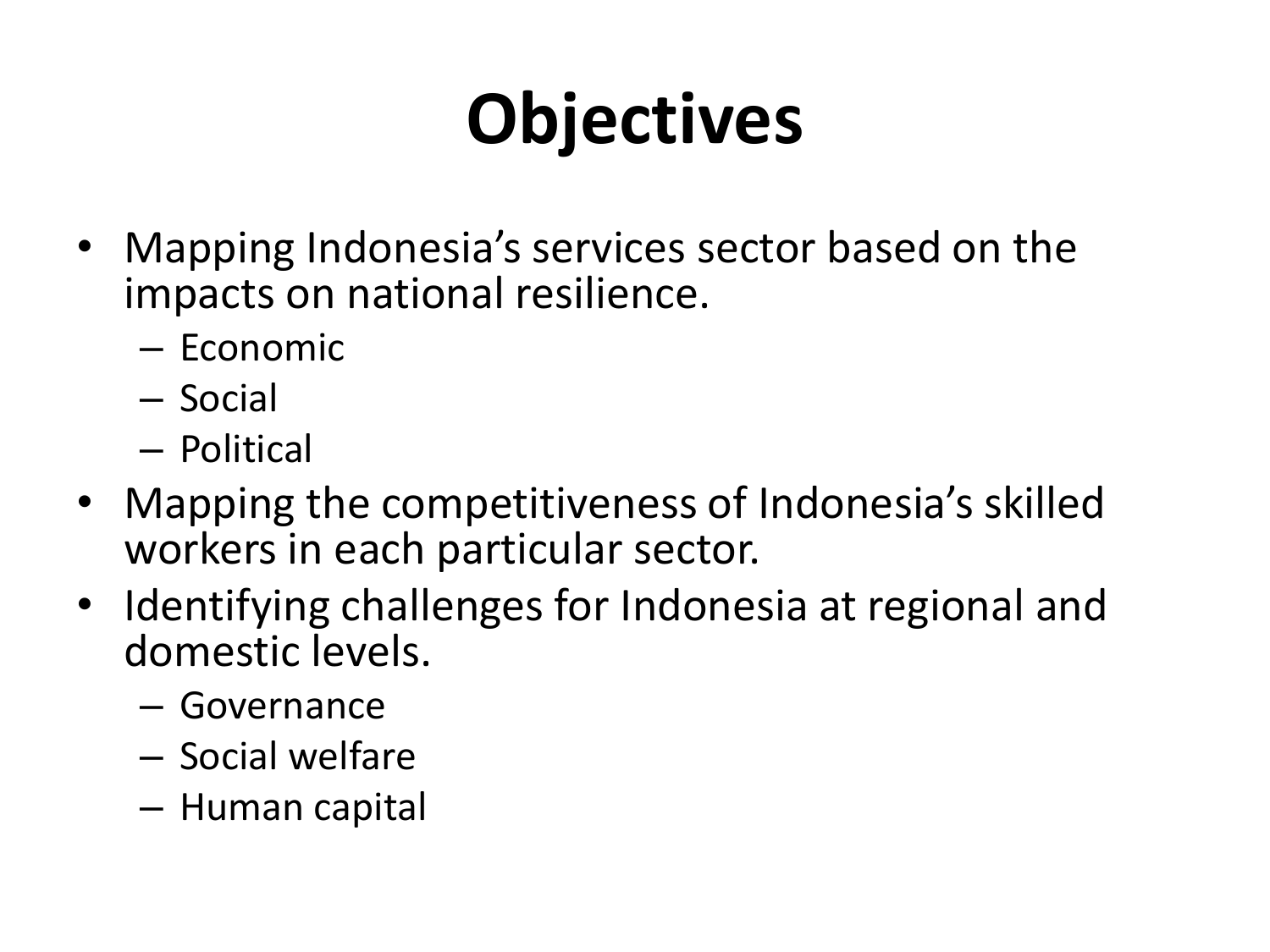## Background

- ASEAN Economic Community
- *ASEAN Agreement Framework on Services (AFAS) – 1995*
- MRA (*Mutual Recognition Arrangement*) 19 November 2007
- 2010: services sector already 50% to Indonesia's GDP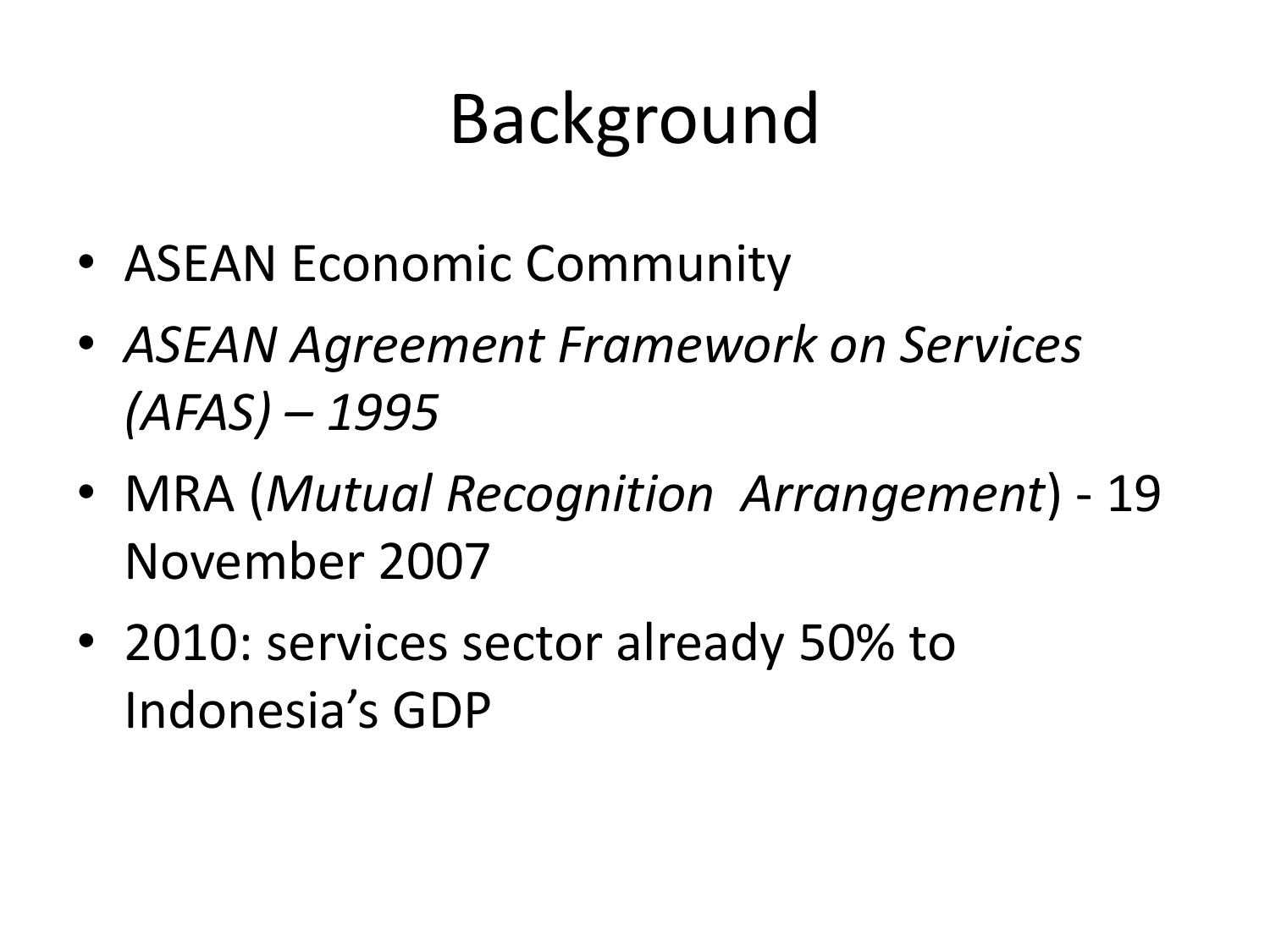#### **Facts**

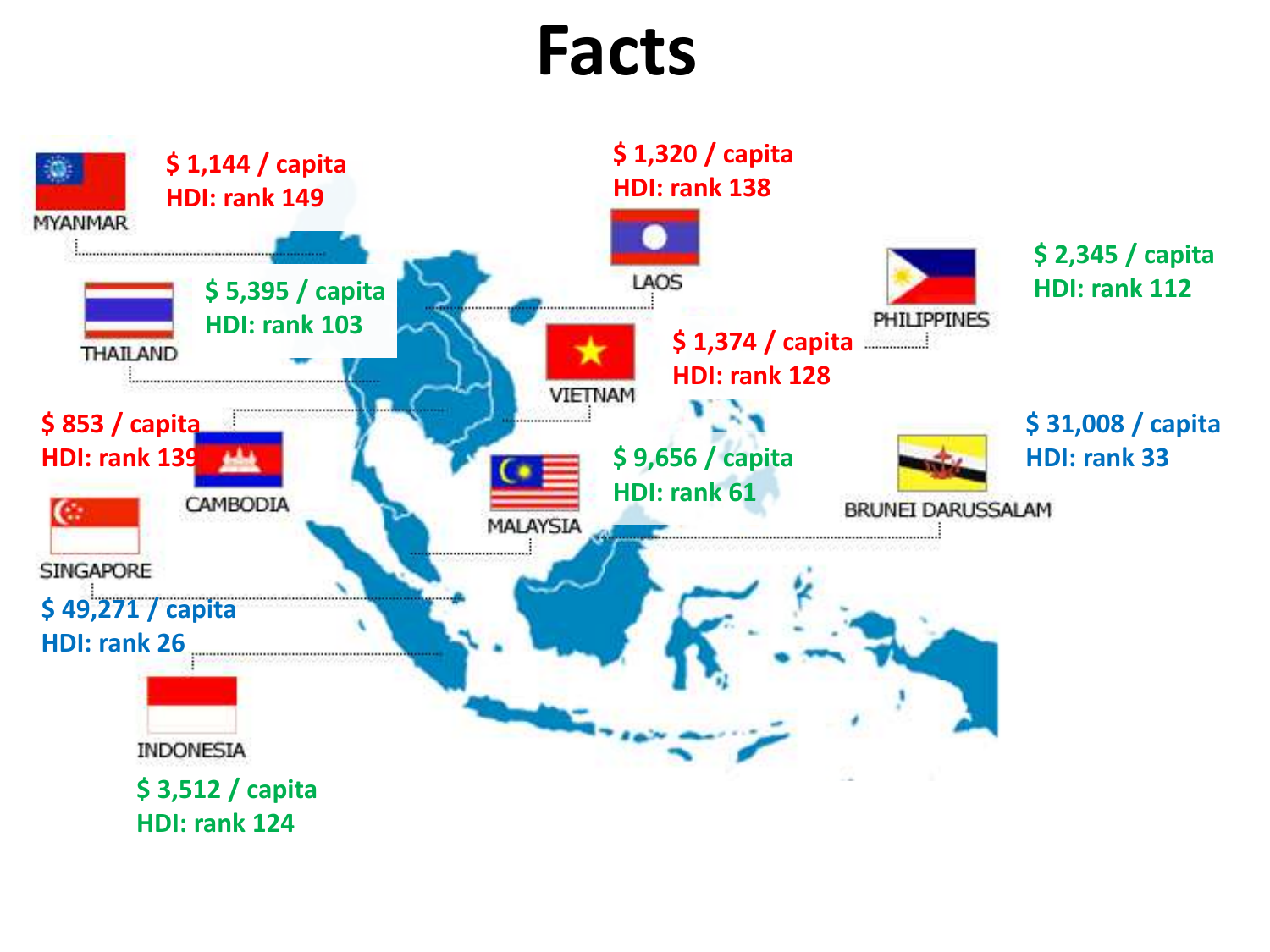### **Facts**

# Where Will **the World's Poor** Live?

Somalia, Ethiopia, some African countries? **No. The largest chunk of world's poor :**

**50%:** India and China (yes, that India and China!)

**25%:** Pakistan, Nigeria, Indonesia (Middle Income Countries with large populations)

**25%:** Low income countries

World Bank 2012 Povcal Net 2012 Dataset Institute for Development Studies Report 2012